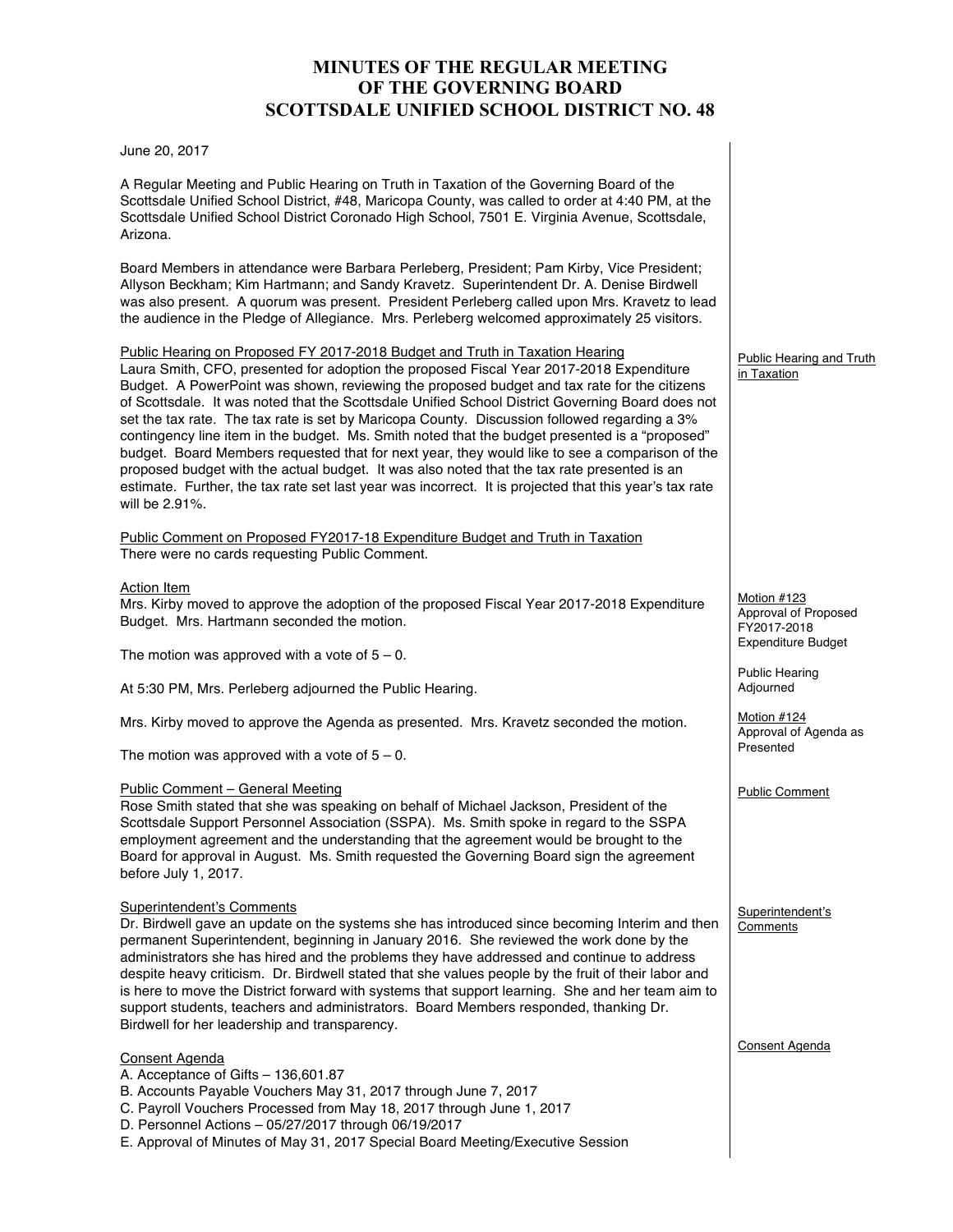| F. Approval of Minutes of June 6, 2017 Regular Board Meeting<br>G. Overnight, Out-of-State, Foreign Trips<br>H. Auxiliary Operations Statement for May FY 2017<br>Consent Agenda - Continued                                                                                                                                                                                                                                                                                                                                                                                                                                                                                                                                                                                                                                                      | Consent Agenda -                                                   |
|---------------------------------------------------------------------------------------------------------------------------------------------------------------------------------------------------------------------------------------------------------------------------------------------------------------------------------------------------------------------------------------------------------------------------------------------------------------------------------------------------------------------------------------------------------------------------------------------------------------------------------------------------------------------------------------------------------------------------------------------------------------------------------------------------------------------------------------------------|--------------------------------------------------------------------|
| I. Student Activities Statement for May FY 2017<br>J. Tax Credit Statement for May FY 2017<br>K. Annual Transfer of Student Activities Inactive Club Balances                                                                                                                                                                                                                                                                                                                                                                                                                                                                                                                                                                                                                                                                                     | Continued                                                          |
| L. Approve Revised Second Amendment to IGA with City of Scottsdale Pertaining to Palomino<br>Library<br>M. Approval of Annual Renewal of the IGA with Maricopa County Community College District for                                                                                                                                                                                                                                                                                                                                                                                                                                                                                                                                                                                                                                              |                                                                    |
| <b>Dual Enrollment Programs</b><br>N. Approval for Renewal of IGA with Washington Elementary School District Title 1 Services<br>O. Approve the Designation of Sole Source for Bedford, Freeman & Worth Publishing Group LLC<br>P. Approve the Purchase of Multiple Commodities and Services -1GPA Purchasing Cooperative<br>Q. Approve the Purchase of Multiple Commodities and Services - ADE Contracts<br>R. Approve the Purchase of Multiple Commodities and Services - Mohave Contracts<br>S. Approve the Purchase of Multiple Commodities and Services - NIPA Contracts<br>T. Approve the Purchase of Multiple Commodities and Services - STATE Contracts<br>U. Approve the Purchase of Multiple Commodities and Services - GPPCS/SAVE Contracts<br>V. Approve the Purchase of Multiple Commodities and Services - US Communities Contracts |                                                                    |
| Mrs. Beckham moved to approve the Consent Agenda as presented. Mrs. Hartmann seconded<br>the motion.                                                                                                                                                                                                                                                                                                                                                                                                                                                                                                                                                                                                                                                                                                                                              | Motion #125<br>Approval of Consent<br>Agenda                       |
| The motion was approved with a vote of $5 - 0$ .                                                                                                                                                                                                                                                                                                                                                                                                                                                                                                                                                                                                                                                                                                                                                                                                  | Information/Discussion                                             |
| Information/Discussion<br>Laura Smith presented Information/Discussion Item XI. A. Update on 2016 Bond Projects. Ms.<br>Smith presented a summary of dollars spent to date. Dr. Birdwell stated that an oversight<br>committee is being formed and will meet twice a year. The committee will be comprised of a<br>parent from each learning community and some administrators. There is no statutory<br>requirement to have a committee, but Dr. Birdwell feels it is important for the District to be                                                                                                                                                                                                                                                                                                                                           | •Update on 2016 Bond<br>Projects                                   |
| transparent.                                                                                                                                                                                                                                                                                                                                                                                                                                                                                                                                                                                                                                                                                                                                                                                                                                      | <b>Action Items</b>                                                |
| <b>Action Items</b><br>Mrs. Perleberg moved to approve Action Item XII. A. Approval of Guaranteed Maximum Price<br>(GMP #1) for RFQ #17081 - Construction Manager at Risk (CMAR) Services for the Hopi<br>Elementary School Rebuild Project, as presented by Louis Hartwell, Chief Business and<br>Operations Officer. Mrs. Kirby seconded the motion.                                                                                                                                                                                                                                                                                                                                                                                                                                                                                            | Motion #126<br>Approval of GMP #1 -<br>17081 CMAR- Hopi            |
| The motion was approved with a vote of $5 - 0$ .                                                                                                                                                                                                                                                                                                                                                                                                                                                                                                                                                                                                                                                                                                                                                                                                  | Motion #127<br>Approval of Construction                            |
| Mrs. Perleberg moved to approve Action Item XII. B. Approval of Construction Services for RFQ<br>#17081 - Construction Manager at Risk (CMAR) Services for Hopi Elementary School, as<br>presented by Mr. Hartwell. Mrs. Hartmann seconded the motion.                                                                                                                                                                                                                                                                                                                                                                                                                                                                                                                                                                                            | Services - RFQ #17081<br>$-$ CMAR                                  |
| Mrs. Beckham noted that she is relying upon District Legal Counsel regarding the contract<br>language.                                                                                                                                                                                                                                                                                                                                                                                                                                                                                                                                                                                                                                                                                                                                            |                                                                    |
| The motion was approved with a vote of $5 - 0$ .                                                                                                                                                                                                                                                                                                                                                                                                                                                                                                                                                                                                                                                                                                                                                                                                  | •Preconstruction Svcs-                                             |
| Mr. Hartwell presented Action Item XII. C. Approval of Award for Preconstructions Services for<br>RFQ #17090 - Construction Manager at Risk (CMAR) Services for Rebuild Project at Pima<br>Elementary School. There was a short discussion on the scoring procedure used in the<br>selection of the contractor for the Pima Elementary School project. The selection committee<br>determined the chosen contractor had the experience necessary for this project.                                                                                                                                                                                                                                                                                                                                                                                 | RFQ #17090 - CMAR-<br>Pima<br>Motion #128<br>Approval of           |
| Mrs. Perleberg moved to approve the Award for Preconstructions Services for RFQ #17090 -<br>Construction Manager at Risk (CMAR) Services for Rebuild Project at Pima Elementary School.<br>Mrs. Beckham seconded the motion.                                                                                                                                                                                                                                                                                                                                                                                                                                                                                                                                                                                                                      | <b>Preconstruction Services</b><br>for RFQ #17090 -<br>CMAR – Pima |
| The motion was approved with a vote of $5 - 0$ .                                                                                                                                                                                                                                                                                                                                                                                                                                                                                                                                                                                                                                                                                                                                                                                                  |                                                                    |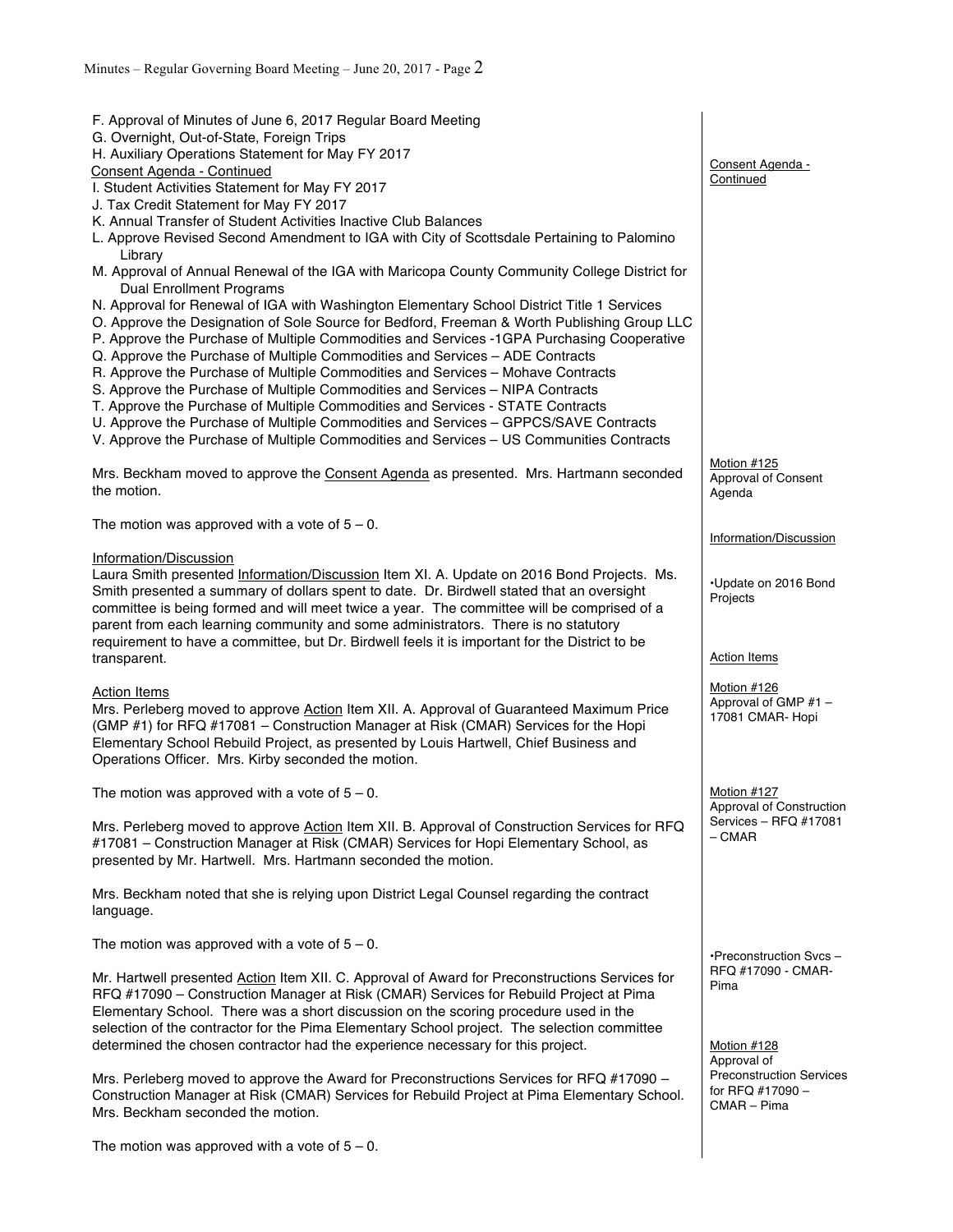Dennis Roehler, Director of Facilities, presented Action Item XII. D. Approval of Guaranteed Maximum Price (GMP #2) for RFQ #17086 – Construction Manager at Risk (CMAR) Services for New and Repurposed Space at Cheyenne Traditional School. Mr. Roehler reviewed the work done so far at Cheyenne Traditional School. The contractor has been working on the parking lots, as approved on June 6, 2017 under GMP #1. Approval of GMP #2 will allow further work be started on the gymnasium and science labs.

Mrs. Kirby moved to approve the Guaranteed Maximum Price (GMP #2) for RFQ #17086 -Construction Manager at Risk (CMAR) Services for New and Repurposed Space at Cheyenne Traditional School. Mrs. Kravetz seconded the motion.

The motion was approved with a vote of  $5 - 0$ .

Dr. Cecilia Johnson, Assistant Superintendent of Leadership; Terri Kellen, principal of Mountainside Middle School; and Dr. Lisa Hirsch, the new principal of Desert Mountain High School, presented Action Item XII. E. Approval of International Baccalaureate (IB) Middle Years Program. A PowerPoint was presented, reviewing the IB Middle Years Program. This is a threeyear process for implementation in the 2019-2020 school year. Ms. Kellen stated that the program is for all students. It is not a curriculum, but rather a structure of the way curriculum would be delivered to middle school students. Discussion followed regarding possible enrollment and marketing of the program. It will be a District program of choice and will offer parents an additional option for their students.

Mrs. Perleberg moved to approve the International Baccalaureate (IB) Middle Years Program. Mrs. Hartmann seconded the motion.

The motion was approved with a vote of  $5 - 0$ .

Dr. Cecilia Johnson presented Action Item XII. F. Approval of 2017-2018 High School Robotics Course Pilot Program. Dr. Birdwell stated that at the May 9, 2017 Regular Governing Board Meeting, she had been challenged by Robotics students to bring to the Governing Board a proposal to create a high school Robotics course as an elective for credit. The Governing Board discussed the cost of the program. Dr. Birdwell stated that Scottsdale Charros have offered to contribute \$5,000 to each high school to start-up the new course. The District will match those funds.

Mrs. Kirby moved to approve the 2017-2018 High School Robotics Course Pilot Program. Mrs. Kravetz seconded the motion.

The motion was approved with a vote of  $5 - 0$ .

### Future Items

Mrs. Perleberg noted that there would be a discussion on the 2017-2018 Budget in August.

Mrs. Hartmann would like a discussion on a District gain-sharing bonus model for cost savings ideas and what that would look like.

Mrs. Hartmann would like to revisit the District's relationship with its external auditors and discuss what a new external auditor would look like.

Mrs. Kirby would like an update on the tax rate after Ms. Smith's discussion with Maricopa County.

Dates of Upcoming Meetings Thursday, August 10, 2017 – 3:00 PM – Study Session Tuesday, August 15, 2017 – 5:00 PM – Regular Governing Board Meeting

Governing Board Reports There were no Governing Board Reports

At 7:29 PM, Mrs. Kirby moved to adjourn the meeting. Mrs. Beckham seconded the motion.

•GMP #2 – RFQ #17086 – CMAR - Cheyenne

Motion #129 Approval of GMP #2 – RFQ #17086 – CMAR – Cheyenne

•IB Middle Years Program

Motion #130 Approval of IB Middle Years Program

•2017-18 HS Robotics Course Pilot Program

Motion #131 Approval of 2017-18 HS Robotics Course Pilot Program

Future Items

Dates of Upcoming **Meetings** 

Governing Board Reports

Motion #132 **Adiournment**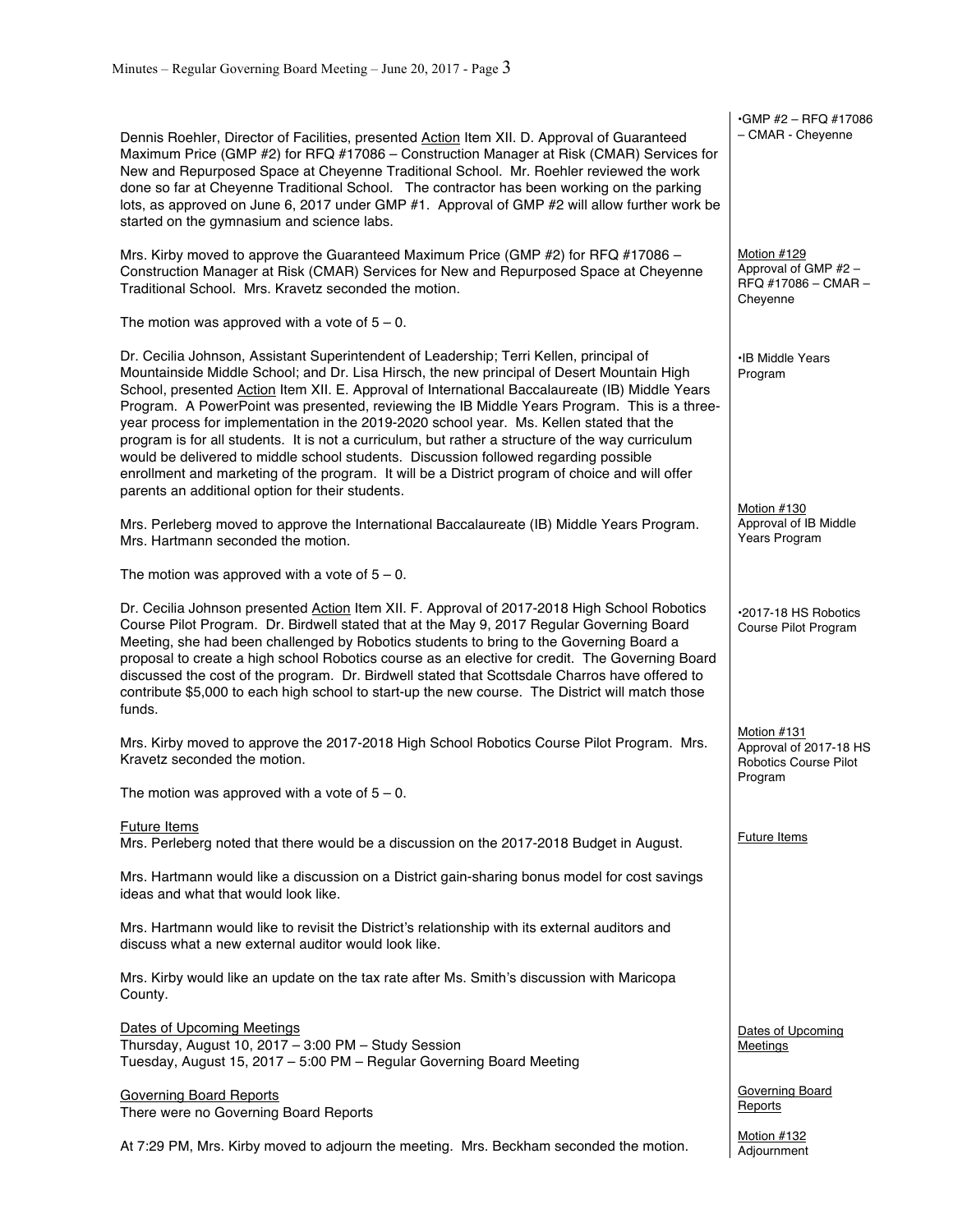The motion was approved with a vote of  $5 - 0$ .

Dated this 20<sup>th</sup> day of June 2017

**The Governing Board of the Scottsdale Unified School District #48**

Barbara Perleberg, President **Pam Kirby**, Vice President

Allyson Beckham **Kim Hartmann** 

Sandy Kravetz